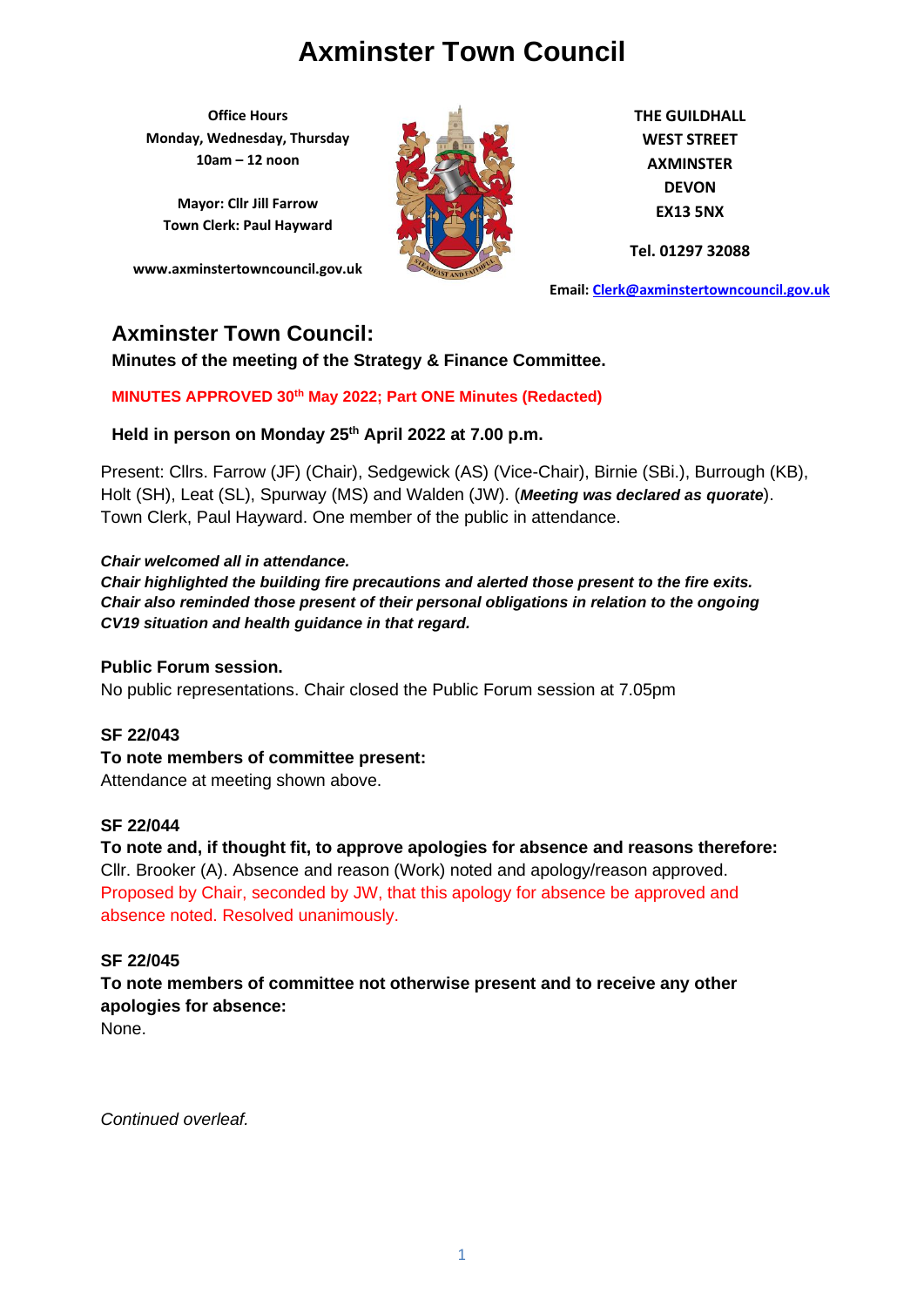**Office Hours Monday, Wednesday, Thursday 10am – 12 noon**

**Mayor: Cllr Jill Farrow Town Clerk: Paul Hayward**

**www.axminstertowncouncil.gov.uk**



**THE GUILDHALL WEST STREET AXMINSTER DEVON EX13 5NX**

**Tel. 01297 32088**

**Email: [Clerk@axminstertowncouncil.gov.uk](file://///axm-svr-1/company/Templates/Clerk@axminstertowncouncil.gov.uk)**

### **SF 22/046**

declaration at this point does not preclude the need for members to declare any additional **declare** any additional **To receive any declarations of interest from members of the committee in relation to items of business on this agenda and to note any dispensations previously afforded:** *A interests that may arise during this meeting.*

Councillors represented the Guildhall Management Committee declared their personal interests.

At the FULL Council meeting held 14/02/2022, Cllr. Farrow was afforded a dispensation\* to discuss and vote upon matters pertaining to parish allotments. This dispensation applies until May 2023 (unless rescinded prior to that date) and is afforded in respect of Cllr. Farrow's disclosable pecuniary interests as set out in the Register of Members Interests. *\* Localism Act 2011 (s.33)*

## **SF 22/047**

**To consider and, if thought fit, to approve the minutes of the S&FComm. meeting held on 28th March 2022 and to consider any matters arising from those minutes:**

Approval of minutes proposed by Chair, seconded by JW. Resolved unanimously. *No matters arising. Chair signed the minutes as a true and accurate record of that meeting.*

## **SF 22/048**

**To consider any matters listed on this agenda that Councillors consider should be dealt with as confidential business as per the provisions of The Public Bodies (Admission to meetings) Act 1960:** None raised by committee members.

## **SF 22/049**

**To consider matters pertaining to Council's Risk Management and Assessment (RMA) procedure/protocol:**

**a) To receive update on progress with the 2022-23 RMA workplan and to agree timetable for review and completion.**

Update received and SH asked that this matter remain as a standing item on the SFCOMM agenda so that work on the RMA could be completed throughout the next 12 months to ensure compliance in accordance with the Annual Governance and Accountability Regulations. Furthermore, that all future OPSCOMM and FULL Council agendas make reference to the consideration of Council's RMA process accordingly. Agreed and noted.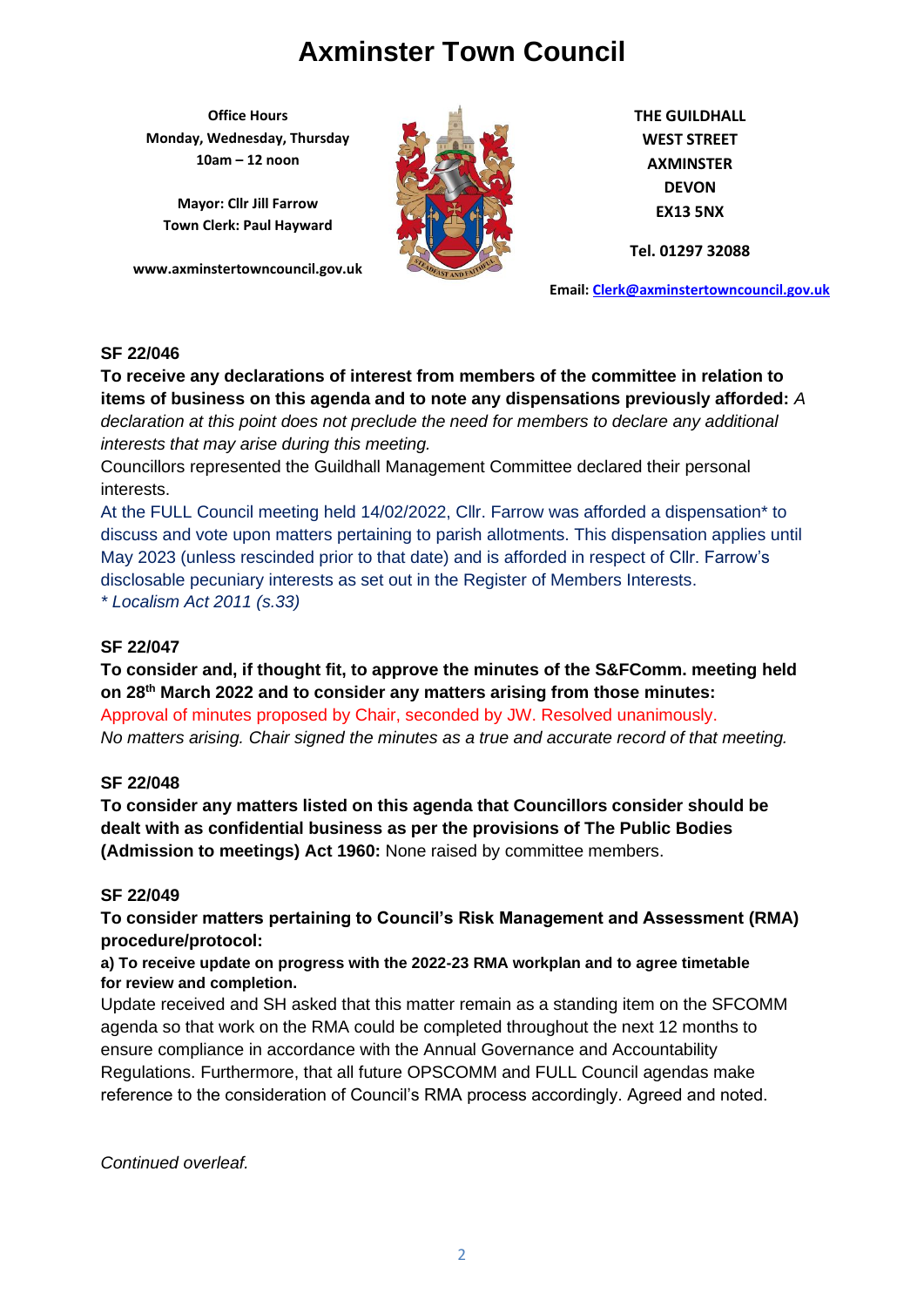**Office Hours Monday, Wednesday, Thursday 10am – 12 noon**

**Mayor: Cllr Jill Farrow Town Clerk: Paul Hayward**

**www.axminstertowncouncil.gov.uk**



**THE GUILDHALL WEST STREET AXMINSTER DEVON EX13 5NX**

**Tel. 01297 32088**

**Email: [Clerk@axminstertowncouncil.gov.uk](file://///axm-svr-1/company/Templates/Clerk@axminstertowncouncil.gov.uk)**

### **SF22/050**

**To consider matters pertaining to Financial matters:**

Clerk provided a report which set out the suggested timetable for AGAR completion and **a) To receive update on the Council's Annual Return (AGAR) submission for 21-22, to note timetable for completion and progression with internal & external auditing arrangements.** submission in liaison with the Internal and External Auditors. Draft AGAR3 documents are to be presented to SFCOMM in May 2022 with the possibility of an Extraordinary FULL Council meeting in late June to review and, if thought fit, approve the AGAR submission post-Internal Auditing review via Thomas Westcott audit.

**b) To consider initial virements between/into earmarked reserves as a result of the 21-22 financial year out-turn position; RFO to provide report to members of committee.**

These suggested virements had not yet been calculated/determined due to ongoing staffing resource issues and the finalisation of the 21-22 accounts. Chair suggested that this matter be deferred until further information was available from RFO. Agreed and noted.

**c) To consider the specific creation of an earmarked "Contested Election" reserve fund to safeguard the Town Council against unforeseen and unbudgeted election expenditure.** It was proposed by Chair, seconded by AS, that the sum of £8000 be vired into an earmarked reserve within Council's accounts to provide funding for any unanticipated election costs to the Council in the future. Resolved unanimously.

RFO: Please note and create reserve accordingly and include within future financial reports. **d) To consider a report on the availability of Section 106 / CIL funding to the Town Council for amenity and service projects within the Axminster Parish and to agree forward plan for reporting and acquisition of said funds to prevent any potential losses due to failure to meet spending deadlines.**

After discussion on the funds available and the geographic constraints attached to that funding availability, it was proposed by Chair that a recommendation be put to FULL Council that £137,488.72 S106 for Millwey Rise Play Improvements be used to create a separate infant/inclusive and accessible play facility adjacent to the existing play area. This facility would have to be delivered in conjunction, and cooperation, with EDDC as they were the landowner. It was noted that there was likely to be a time constraint for the spend of these funds and that this was consequently a matter of some urgency. The lack of staffing resource within the Town Council was also acknowledged. Clerk was directed to start a dialogue with EDDC as to the deliverability and affordability of such a scheme prior to the consideration of this recommendation at the next available FULL Council meeting. Noted.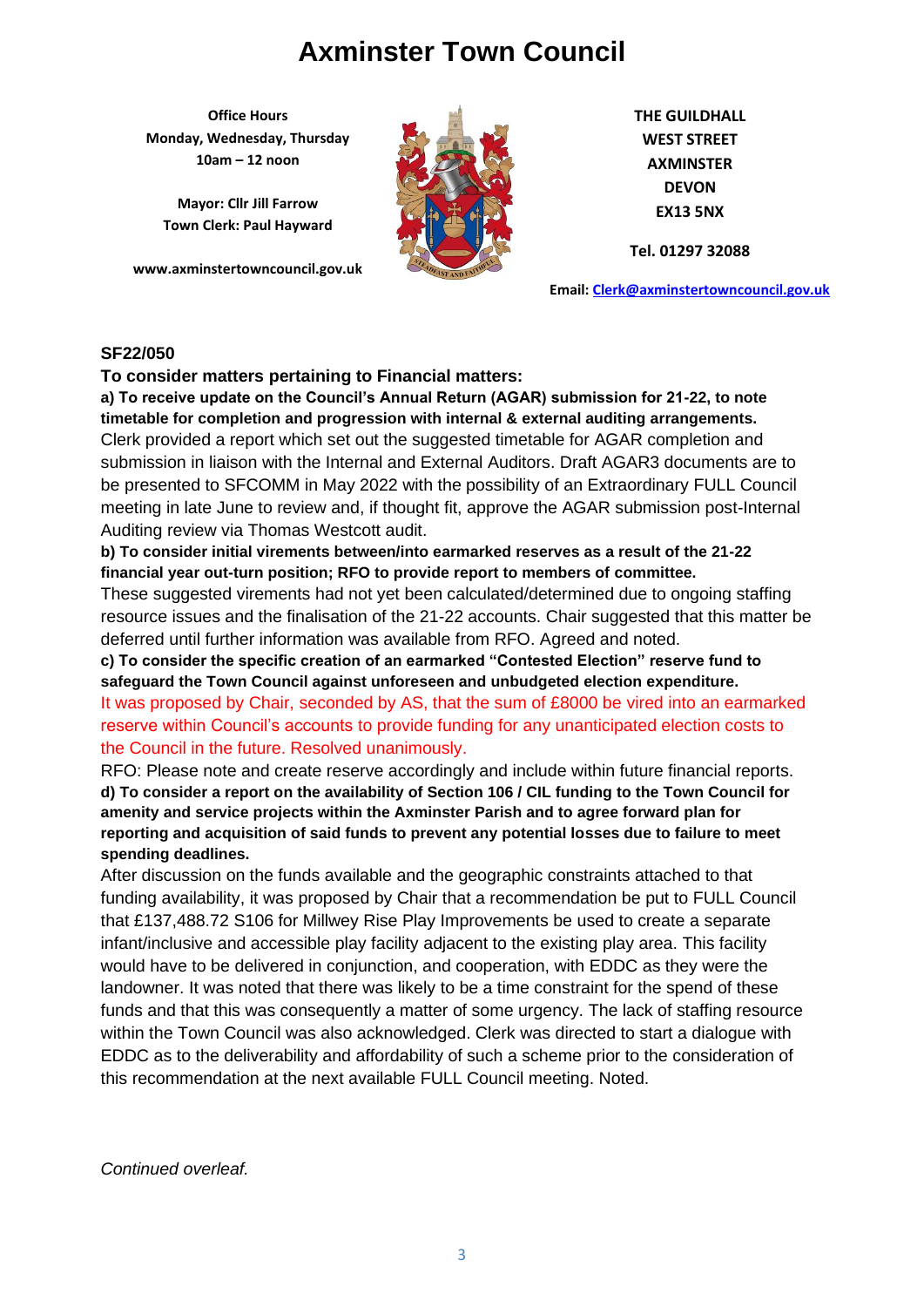**Office Hours Monday, Wednesday, Thursday 10am – 12 noon**

**Mayor: Cllr Jill Farrow Town Clerk: Paul Hayward**

**www.axminstertowncouncil.gov.uk**



**THE GUILDHALL WEST STREET AXMINSTER DEVON EX13 5NX**

**Tel. 01297 32088**

**Email: [Clerk@axminstertowncouncil.gov.uk](file://///axm-svr-1/company/Templates/Clerk@axminstertowncouncil.gov.uk)**

#### **SF 22/051**

## **To consider whether Axminster Town Council should seek to achieve accreditation under the NALC Quality Award Scheme (Foundation level):**

Members of the committee received a report from the Clerk.

**TEL:** 01297 32088 It was subsequently proposed by the Chair, seconded by AS, that the Council should "in principle" seek accreditation under this scheme but that, mindful of staffing pressures, this matter should be deferred until September 2022 whereupon the Clerk should make a further presentation to FULL Council outlining the costs, advantages, disadvantages etc. whereupon the entire membership could consider the matter and vote accordingly. Resolved unan. Clerk: Please note and action/diarise accordingly.

### **SF 22/052**

## **To consider whether Axminster Town Council should procure Asset Management/ Play Inspection software for the improved governance & administration of both responsibilities:**

Clerk presented a verbal report to members on his investigations and research in this regard. Members felt that the costs proposed required further justification and asked Clerk to prepare a briefing report for consideration by the FULL membership of the Council at the next opportunity explaining why the spend was necessary and proportionate to Council's needs in this respect. Proposed by Chair, seconded by JW. Resolved unanimously. Clerk: Please note and action accordingly.

#### **SF 22/053**

## **To consider whether Axminster Town Council should offer a "Livestreaming" service for all Council meetings for the wider benefit of residents of Axminster parish unable to attend said meetings; to further consider costs and staff resourcing to enable such activity to be undertaken:**

Chair suggested that this matter be considered at a later part of the year due to the staffing issues already covered above. Members were in agreement that the "principle" of hybrid access to meetings (both physical and virtual) was to be welcomed and encouraged given the popularity and improvements in community engagement via that method, but they recognised that the Clerk would be unable to deliver such hybrid access (and IT requirement) within his current role. It was agreed that this matter should be parked until Council was fully staffed once again. Clerk: Please note and add to future agenda of FULL Council.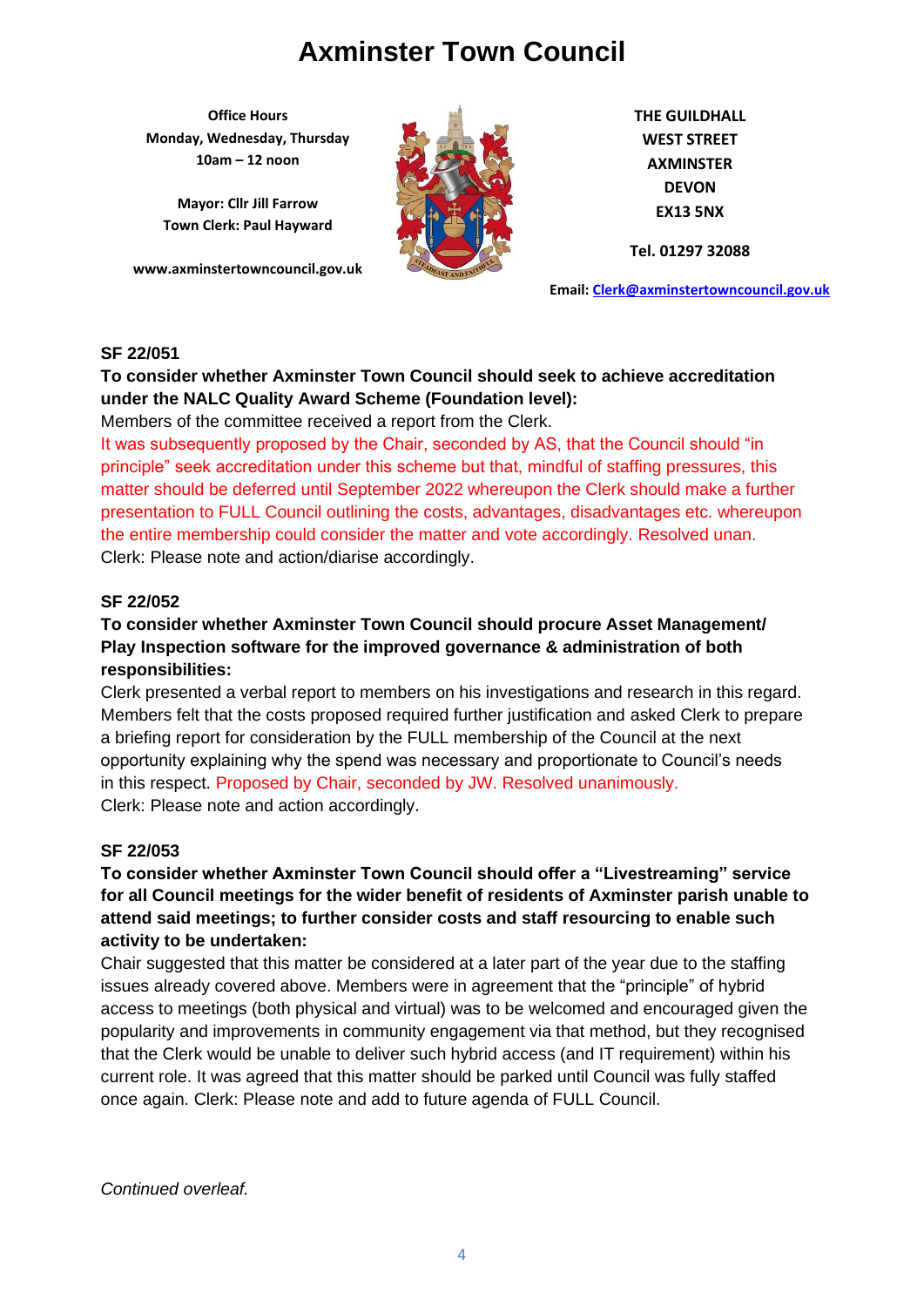**Office Hours Monday, Wednesday, Thursday 10am – 12 noon**

**Mayor: Cllr Jill Farrow Town Clerk: Paul Hayward**

**www.axminstertowncouncil.gov.uk**



**THE GUILDHALL WEST STREET AXMINSTER DEVON EX13 5NX**

**Tel. 01297 32088**

**Email: [Clerk@axminstertowncouncil.gov.uk](file://///axm-svr-1/company/Templates/Clerk@axminstertowncouncil.gov.uk)**

### **SF 22/054**

## **TEL: 01297 32088 To consider update on the creation of the Axminster Town Council Strategic Plan for 2022-27:**

AS offered to recirculate the draft Strategic Plan for Axminster Town Council to all members and asked Chair to agree to this matter being discussed at FULL Town Council meeting at the earliest opportunity. Agreed by Chair. Noted.

### **SF 22/055**

**To consider any matters considered as urgent by the presiding Chair:** None raised by Chair.

The Chair proposed that Standing Orders be suspended to permit representations from a 3<sup>rd</sup> party (Chair of the Guildhall Management Committee) who had been invited to participate in the debate on the following agenda item in Part Two – SF22/057(IC). Seconded by MS. Resolved unanimously.

## **SF 22/056**

AS proposed that under the provisions of the Public Bodies (Admission to Meetings) Act 1960, (as amended by the Local Government Act 1972 the public, (including the press) be excluded from the meeting as publicity would be prejudicial to the public interest by reason of the confidential nature of the business to be transacted. MS seconded the proposal. Resolved.

**Part ONE recording was stopped at this point and the meeting moved into Part TWO (Confidential) session whereupon recording was resumed.**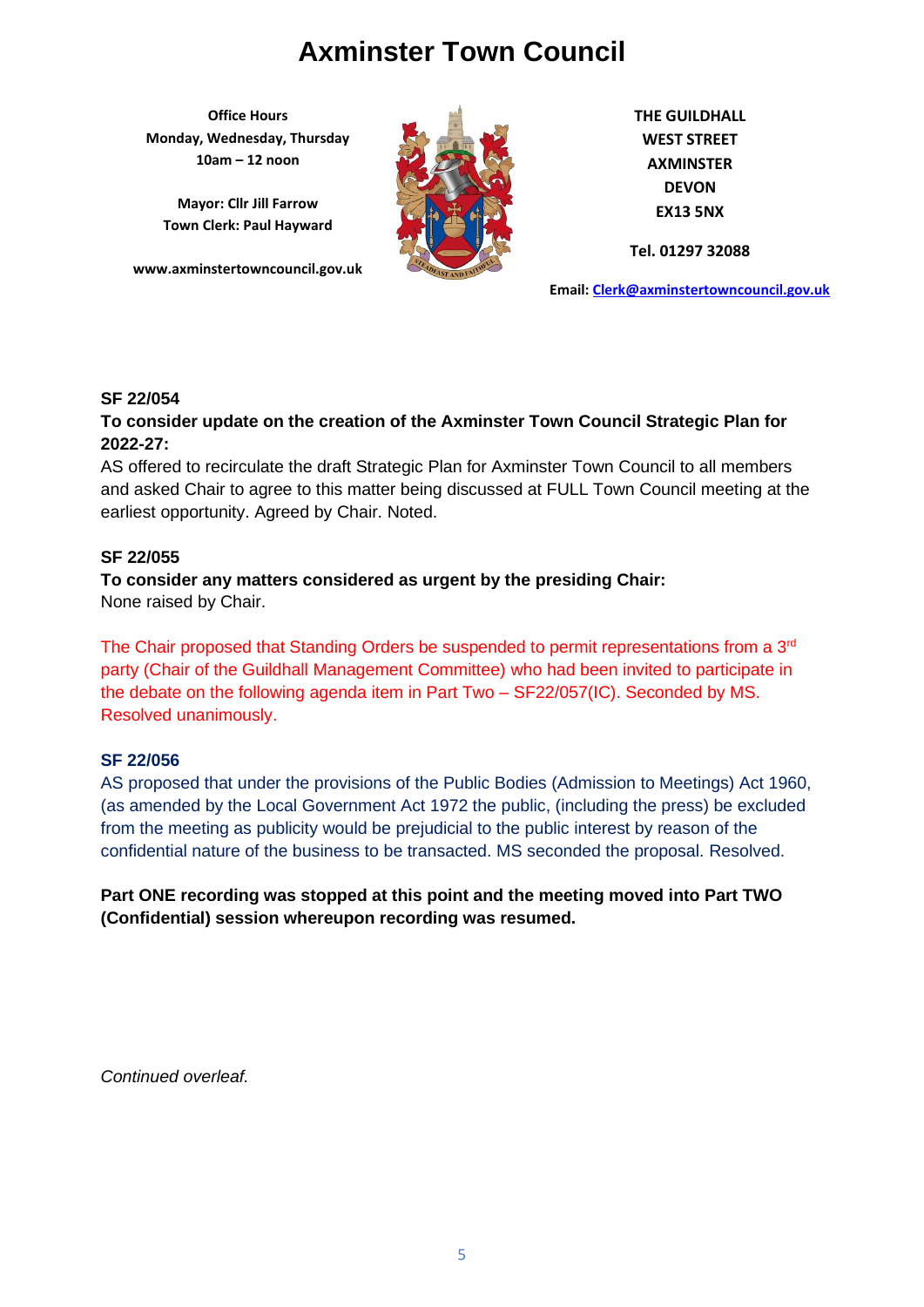**Office Hours Monday, Wednesday, Thursday 10am – 12 noon**

**Mayor: Cllr Jill Farrow Town Clerk: Paul Hayward**

**www.axminstertowncouncil.gov.uk**



**THE GUILDHALL WEST STREET AXMINSTER DEVON EX13 5NX**

**Tel. 01297 32088**

**Email: [Clerk@axminstertowncouncil.gov.uk](file://///axm-svr-1/company/Templates/Clerk@axminstertowncouncil.gov.uk)**

### **SF 22/057 (IC)**

anoo, ropan and **To consider a report from the Town Clerk relating to the maintenance, repair and improvements to the Guildhall building and to consider any appropriate actions relating to the extant lease between the Town Council and the Guildhall Management Committee(GMC):**

Chair of the Committee (JF) invited the Chair of the Guildhall Management Committee (MD) to speak on this matter.

There is a desire to modernise the legal structure of the Guildhall and provide some clear clarity and knowledge of who owns what, who is responsible for what, and who pays when something goes wrong. Also an acceptance that a scheme deed from the 1960's does not allow for a modern, efficient and economically sustainable operation of a modern entertainment venue and that some much more could potentially be achieved with a fresh outlook. It was also noted that the original holding trustees may not all be alive and that adds another level of uncertainty and confusion to the entire consideration and debate. It was accepted that GMC will need to increase its reliance on grant funding to deliver better facilities in the future and the Town Council had already considered a "shopping list" of projects that would improve the building but which, as yet, were unfunded. The Council was also reluctant to press ahead with some major structural improvements until it understood how they would be paid for in the long term; again, the uncertainty over the current legal framework and composition of the relationship between GMC and ATC was a barrier to future growth and prosperity.

After further debate, it was proposed by SH and seconded by AS that; 1) a proposal be placed on the next FULL Council agenda seeking the agreement of the FULL Council that legal advice should be urgently sought to review, modernise and improve the 1967 Scheme Deed/Legal Form of the GMC; 2) that the Council should seek to once again consider whether the retention and operation of the Guildhall building (as an asset to the town) was in the best interests of the residents of Axminster; 3) to recommend to FULL Council that the S&FCOMM is supportive of the plans to seek a review of the Scheme Deed with the ownership of the building reverting back to the Town Council if that was the most efficient and legally sensible option (following said legal advice received). This proposal was resolved unanimously. Clerk: please add to next FULL agenda for discussion and decision.

KB thanked MD for attending and participating in this important debate. In turn, MD thanked all Councillors and Officers for their continued support and their agreement to consider this issue in light of its profound importance to the town and surrounding parishes.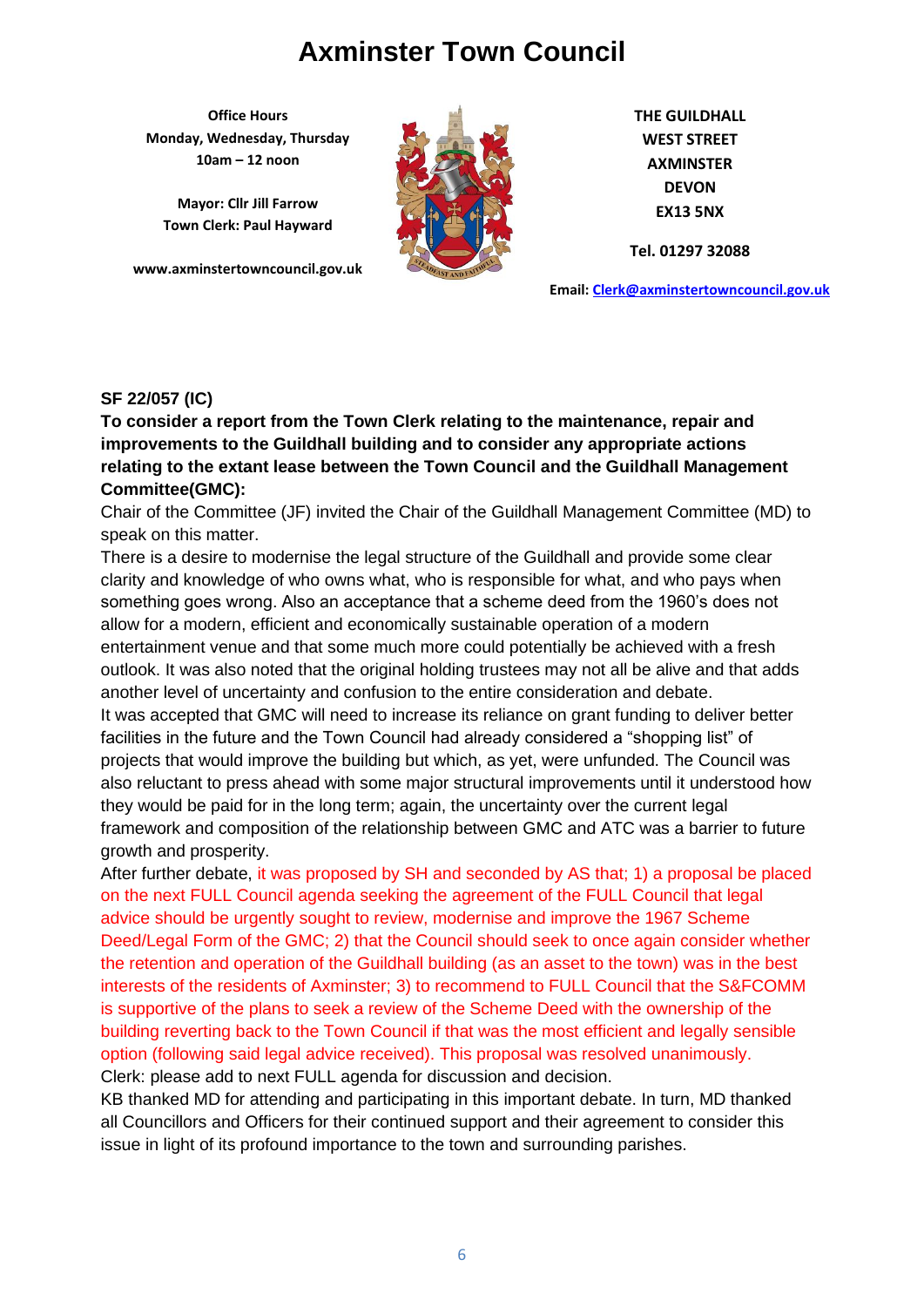**Office Hours Monday, Wednesday, Thursday 10am – 12 noon**

**Mayor: Cllr Jill Farrow Town Clerk: Paul Hayward**

**www.axminstertowncouncil.gov.uk**



**THE GUILDHALL WEST STREET AXMINSTER DEVON EX13 5NX**

**Tel. 01297 32088**

**Email: [Clerk@axminstertowncouncil.gov.uk](file://///axm-svr-1/company/Templates/Clerk@axminstertowncouncil.gov.uk)**

## The Chair proposed that Standing Orders be reinstated. Seconded by AS. Resolved unanimously.

## **SF 22/057 (IC)**

**To consider a report from the Town Clerk relating to the maintenance, repair and improvements to the Guildhall building and to consider any appropriate actions relating to the extant lease between the Town Council and the Guildhall Management Committee (GMC) (continued):**

Clerk provided a further report on ongoing maintenance and repair issues following recent site inspections by  $3<sup>rd</sup>$  party contractors and assessors. The outcome of these reports was noted and the risks recognised by members of the committee but they felt unable to approve any of the works proposed (other than those which had previously been approved but not yet executed) given the uncertainty referred to above.

It was proposed by Chair, seconded by AS, that the Committee note the risks outlined in the Clerk's report and that they wished it minuted that where risks were deemed to be immediate or likely to cause safety issues to visitors, guests, members and staff, the Clerk be duly delegated to arrange any such works as necessary to mitigate or remove said risk. However, it should also be noted that Council was actively working towards these improvements and that such actions were evidence that the risks had been identified, acknowledged and, that where possible, measures put in place to address them. Resolved unanimously.

## **SF 22/058 (IC)**

## **To consider matters pertaining to building tenancies and hires; to receive report from Town Clerk on ongoing tenancy matters and consider future leases/licences and revisions thereof in light of recent legal advice received by the Council:**

Town Clerk provided a further report to members in relation to the ongoing tenancy matter. As a result of this report, and the consequent member discussion, a recommendation was proposed regarding a way forward and authority delegated to the Clerk to execute this in accordance with Committee's wishes. This recommendation would require the agreement of the FULL Council. The nature, and content, of the recommendation is deemed confidential as it relates to legal, financial and tenancy matters pertaining to a 3<sup>rd</sup> party.